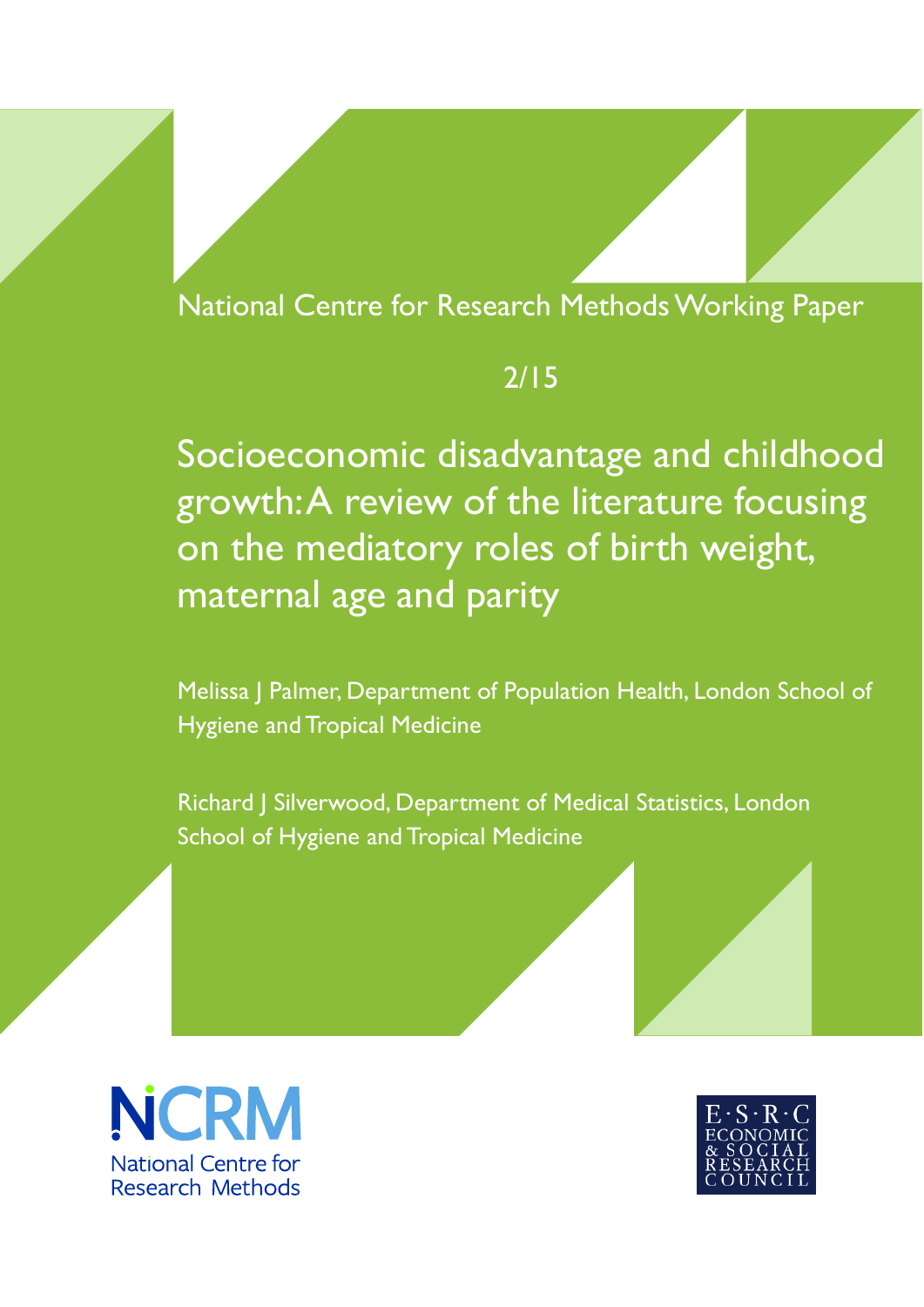**Socioeconomic disadvantage and childhood growth: A review of the literature focusing on the mediatory roles of birth weight, maternal age and parity**

Melissa J Palmer

Department of Population Health, London School of Hygiene and Tropical Medicine, London, UK

Richard J Silverwood

Department of Medical Statistics, London School of Hygiene and Tropical Medicine, London, UK

National Centre for Research Methods Working Paper

December 2014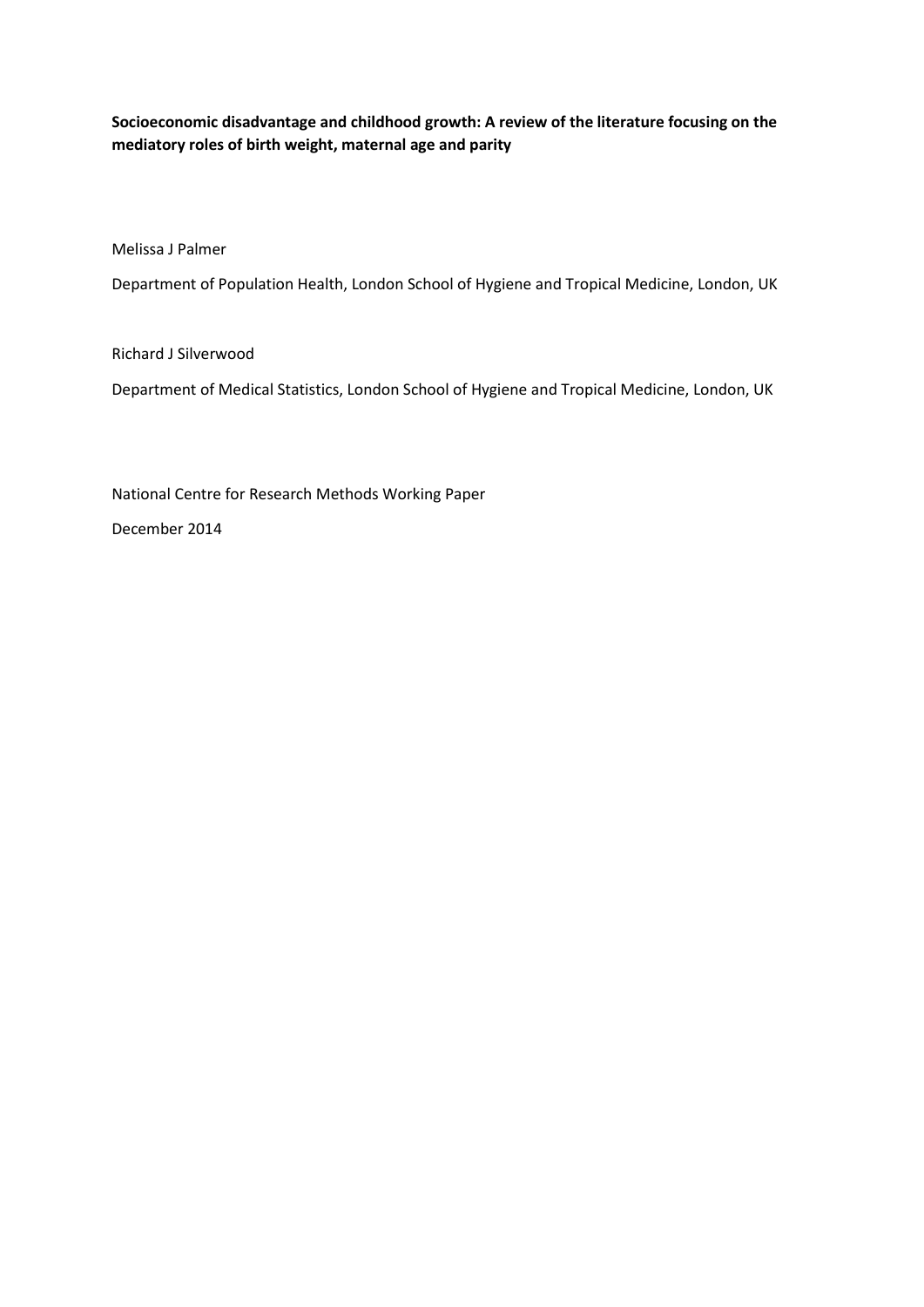### *Acknowledgements*

This work was supported by the UK Economic and Social Research Council (NCRM Pathways node ES/I025561/1, ES/I025561/2 and ES/I025561/3).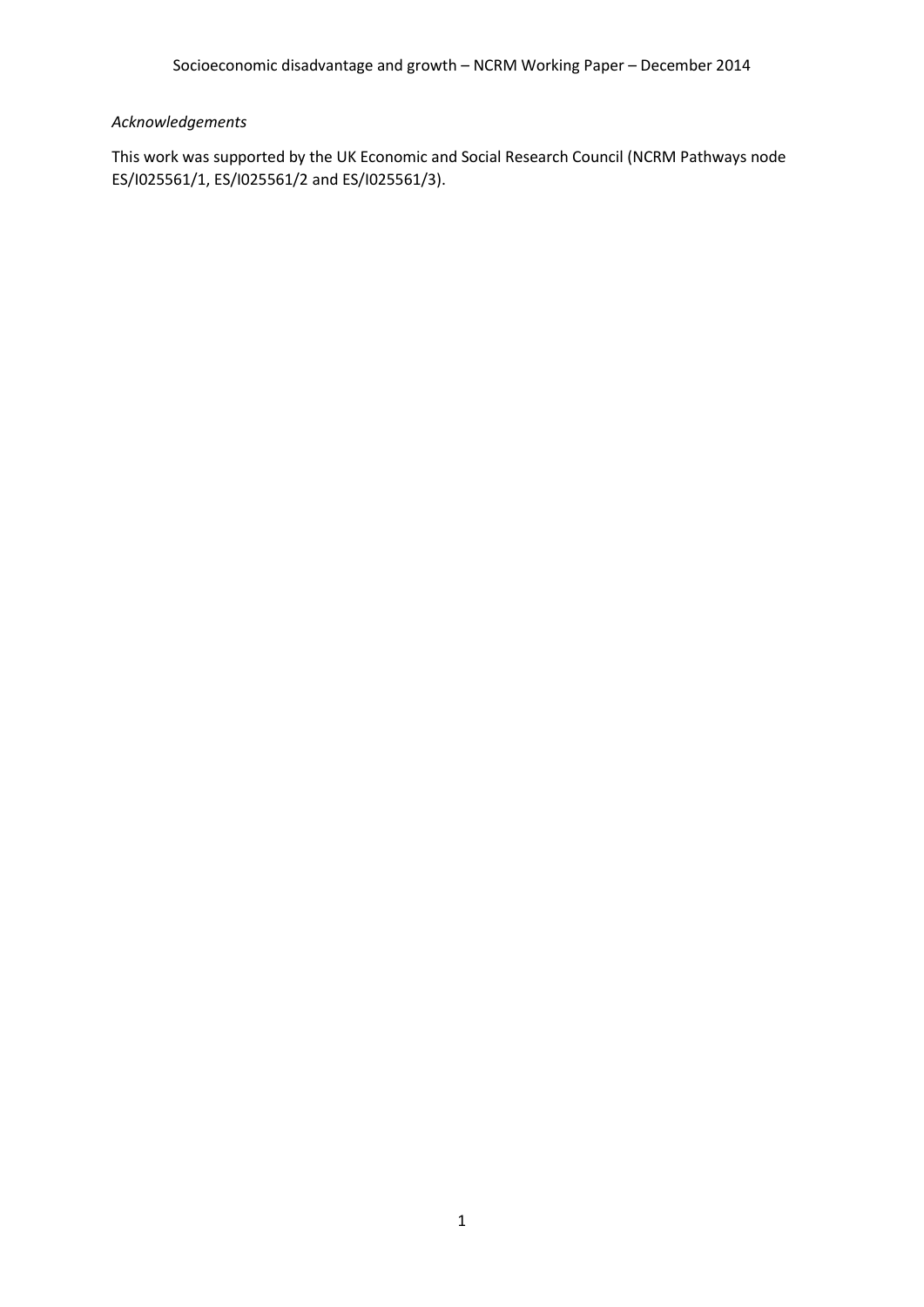#### *Abstract*

In this paper we review the literature on the relationship between maternal social disadvantage and childhood growth. We focus particularly on the potential mediatory roles played by birth weight, maternal age, and parity, and on studies of UK populations. We find convincing evidence of social inequalities of growth, both in terms of stature (height) and adiposity/overweight. Maternal age, parity and, particularly, birth weight are plausible mediators of the association between socioeconomic disadvantage and growth due to the acknowledged relationships between each of these factors. However, few studies have considered such mediation explicitly. Further work is required in this area.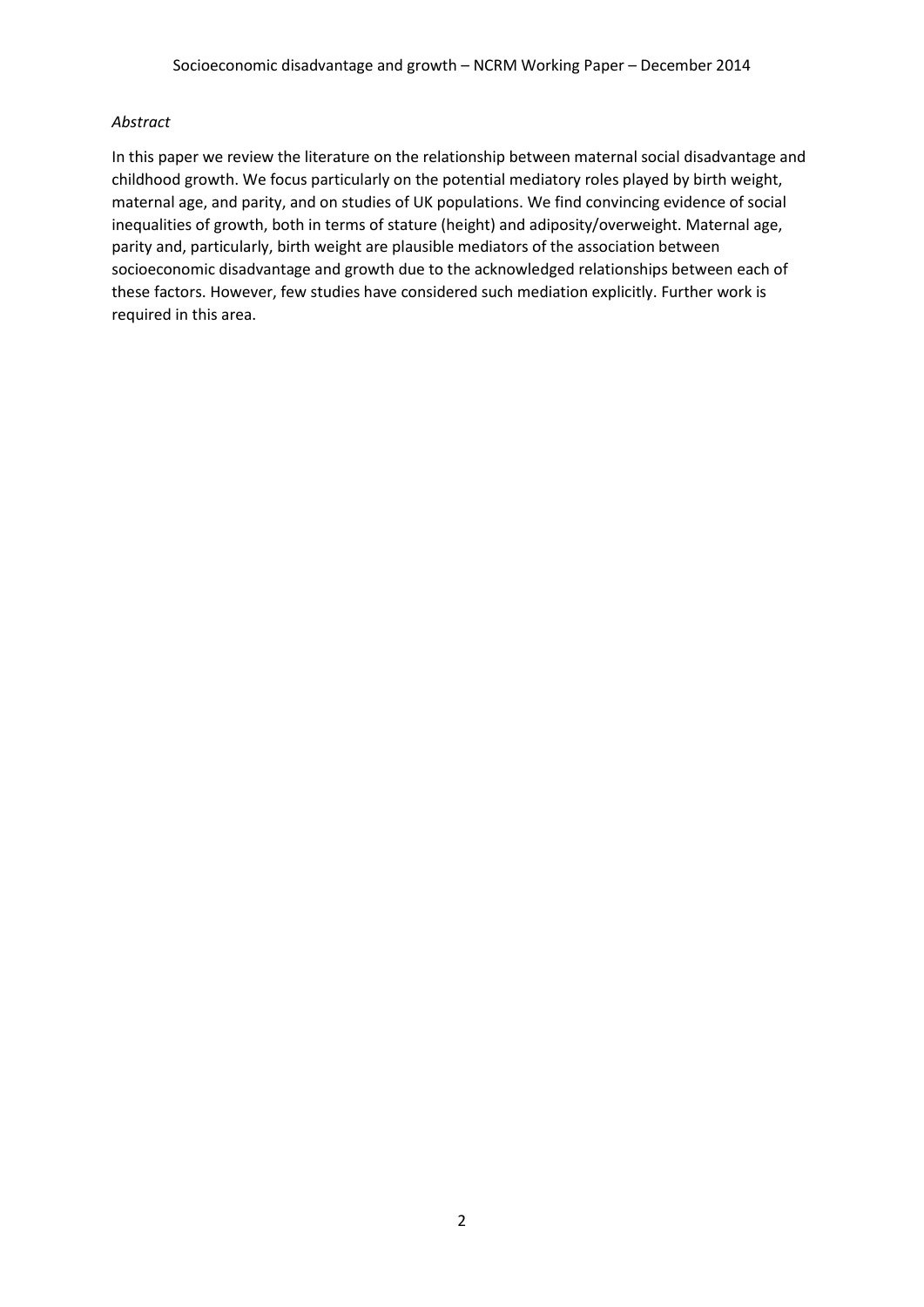#### *Introduction*

In this paper we review the literature on the relationship between maternal social disadvantage and childhood growth, both in terms of stature (height) and adiposity/overweight. We focus particularly on the potential mediatory roles played by birth weight, maternal age, and parity, and on studies of UK populations.

#### *Search strategy*

The following databases were searched during the period 3 November to 14 November 2014: EMBASE, MEDLINE, PubMed, Scopus, Web of Science. The literature search was designed based on the following terms: "Socio-economic status" combined with "height", "overweight", "obesity" and "childhood" – synonyms and closely related words were used, including specific well-known measures of each concept, for example, "Index of Multiple Deprivation", "DEXA scan". The current study focused on research conducted in the UK (England, Scotland, Wales, and Northern Ireland). Further studies were identified by examining the reference lists of all relevant articles.

#### *Increased prevalence of childhood obesity and links to health issues in adulthood*

The existence of social inequalities in health is well established. However, calls have been made for greater focus on infancy and childhood due to the growing body of evidence suggesting that the early years of development are critical for the creation of socioeconomic health inequalities which are maintained into adulthood (Li et al., 2009; Keating and Hertzman, 1999). Socioeconomic inequalities in child health have been demonstrated using a range of health indicators, including growth and obesity. The growing rate of obesity globally is recognised as a major public health issue; the World Health Organization (WHO) estimates that by 2025 the number of overweight and obese infants and young children will have increased to 70 million (WHO, 2014).

Several surveys in Britain have found that the prevalence of childhood obesity increased throughout the 1990s – and though there is evidence of a plateau in overall prevalence in the 2000s, the rate of obesity continues to rise among children from poorer communities (Stamatakis et al., 2005; Stamatakis et al., 2010; Smith et al., 2013). Beyond the impact of childhood overweight and obesity on the quality of life of young people (Williams et al., 2005), adiposity in childhood is associated with adiposity in adulthood (Power et al., 1997; Baird et al. 2005) and is a risk factor for diabetes (Morrison et al., 2008), cancer (Biro and Wien, 2010), and cardiovascular disease (Gunnell et al., 1998).

Height is also associated with childhood socioeconomic inequality, though the relationship between height and adult poor health seems to vary. While evidence has been found for an inverse association between height and cardiovascular disease, research also suggests that increased stature is associated with greater risk of developing of certain types of cancer (Batty et al., 2009; Gunnell et al., 2001).

#### *Socioeconomic status and obesity/height*

A systematic review of cross-sectional studies conducted between 1990 and 2005 in high-income countries found that in 42% of studies socioeconomic status (SES) was inversely associated with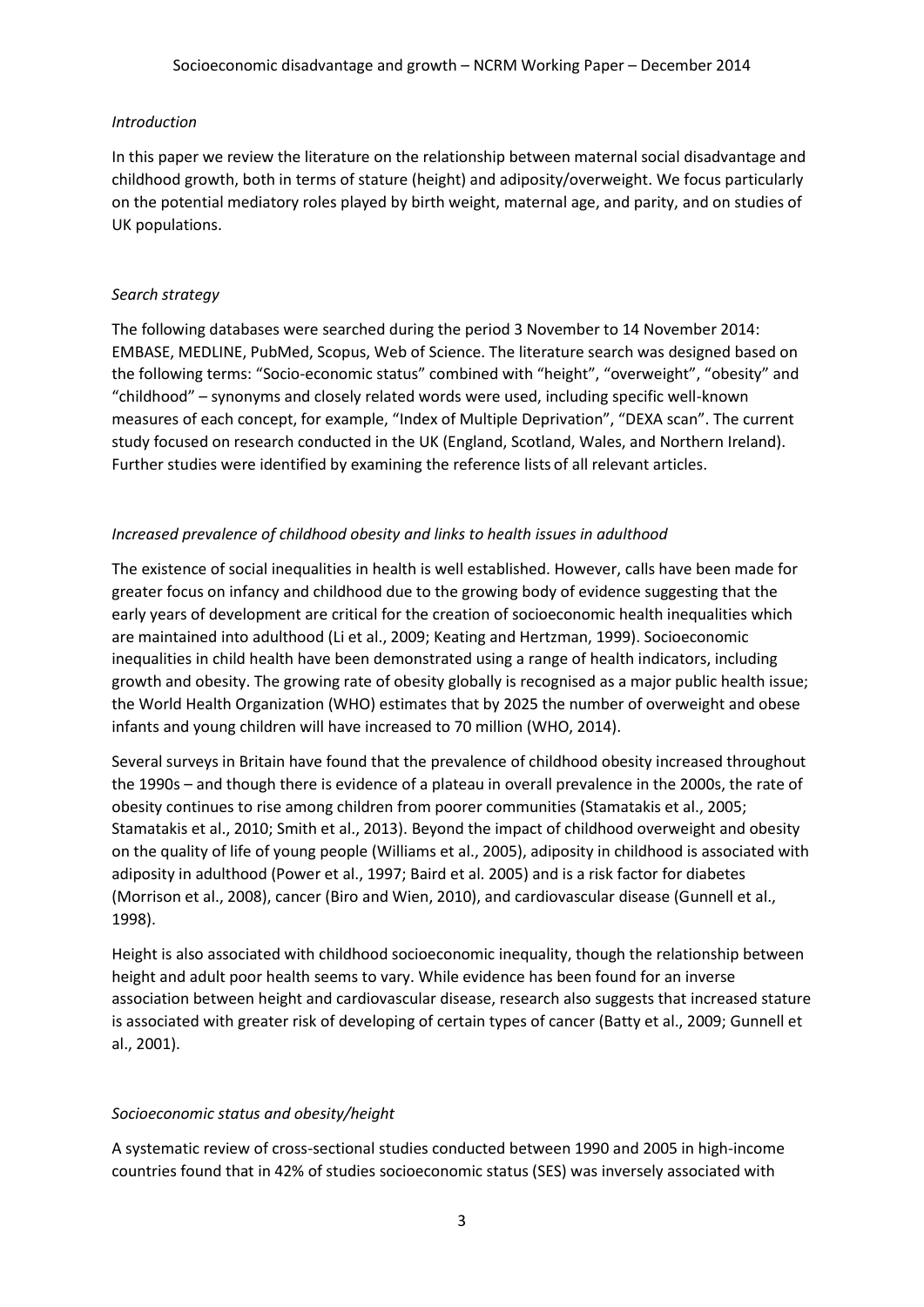adiposity, in 27% there was no association between SES and adiposity, and in the remainder there was a mixture of no associations and inverse associations across subgroups. Parental education level was the indicator of SES most consistently associated with childhood adiposity (Shrewsbury and Wardle, 2008).

More recent research conducted across Britain has also found that the rate of childhood overweight and obesity is higher among children of lower SES, as indicated by area-level indicators of deprivation (Smith et al., 2013; Townsend et al., 2012; Emerson, 2009; Kinra et al., 2000; Conrad and Capewell, 2012; Samani-Radia and McCarthy, 2011; Simkiss, 2014; Cecil et al., 2005), household income (Jebb et al., 2004; Stamatakis et al., 2005), parental occupation (Ness et al., 2006; Stamatakis et al., 2010) and education (Brophy et al., 2009).

Social inequalities in growth are also reflected in height differences – UK studies have found that lower childhood height is associated with paternal unemployment (Rona et al., 1978; Rona et al., 1991), lower maternal education (Galobrades et al., 2012; Howe et al., 2012), and area-level deprivation (Samani-Radia and McCarthy, 2011; Cecil et al., 2005). However, a study by Li et al. (2004), which compared the SES height differentials of a 1958 British birth cohort with those of their offspring, found evidence suggesting that inequalities in height may be narrowing due to a greater height gain among offspring from manual classes over time.

#### *The role of birth weight*

Relatively few studies have specifically examined the role of birth weight in these associations. A recent meta-analysis of UK studies identified that low birth weight was consistently associated with greater area-level deprivation and lower parental social class (Weightman et al., 2012), a study of more than 10,000 UK children found that higher maternal educational level at 32 weeks gestation was predictive of greater length at birth (which is correlated with birth weight) (Howe et al., 2012), and a study of birth registration data from Scotland found a positive social class gradient in mean birth weight (Fairley, 2005). Furthermore, greater weight at birth has been shown to be predictive of increased height (Rona et al., 1978; Finch and Beck., 2011) and BMI (Hawkins et al., 2009; Brophy et al., 2009) in childhood. Therefore, it is conceivable that birth weight might play a mediatory role in the associations observed between SES and childhood obesity and height – accounting for birth weight may potentially attenuate the association with height, while strengthening the association with overweight/obesity.

#### *UK studies accounting for birth weight*

Only Armstrong et al. (2003) present analyses allowing assessment of how the association between SES and growth differs when adjustments are made for effect of birth weight. Other studies generally present analyses adjusted for birth weight and a range of other factors – so it is not possible to identify the specific effect of birth weight on this association.

Armstrong et al's (2003) study used data from the Scottish National Preschool Child Health Surveillance System (NCHS-P) and analysed health records of 74,500 children aged 3-4 years in 1998/99. The authors calculated odds ratios for both underweight and severe obesity – in comparing the most deprived (based on area-level Carstairs Deprivation Category) with least deprived, the odds ratio for obesity was 1.30 (95% confidence interval (CI): 1.05, 1.60), and when adjusting for birth weight the adjusted odds ratio increased to 1.43 (95% CI: 1.16, 1.77).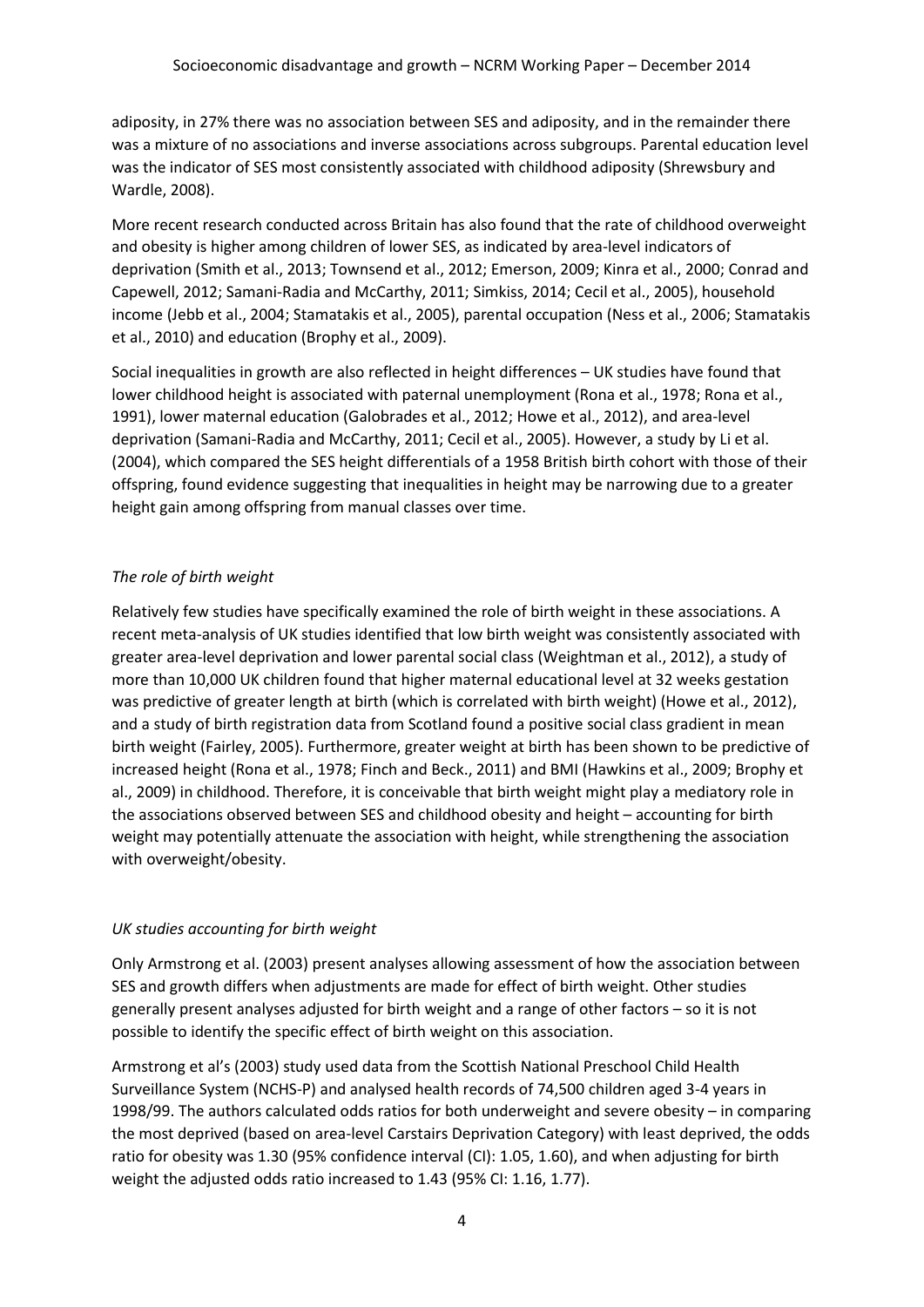Hawkins et al (2009) used data from the Millennium Cohort Study to identify the risk factors for childhood overweight and obesity among 3 year olds living in the UK. In unadjusted analyses, birth weight was significantly and positively associated with overweight, while the associations between overweight status and maternal social class (based on occupation), maternal education, and household income were borderline significant ( $p = 0.11$ -0.15) – and therefore, these variables were not entered into the multivariate regression analyses which included adjustment for birth weight – so it is possible that they missed an association which might have emerged on controlling for birth weight. Living in a 'disadvantaged' ward was associated with increased obesity (OR: 1.13, 95% CI: 1.02, 1.26) relative to living in an 'advantaged' ward. In an adjusted model accounting for birth weight and a range of other variables (including ethnicity, breastfeeding, parental weight and others) ward type was no longer associated with childhood obesity.

Kinra et al. (2005) analysed data from 1335 school children in Plymouth in order to assess whether prenatal, early postnatal, and late postnatal growth was predictive of obesity at age 7. Area level deprivation (based on the Townsend score – dichotomised into the most deprived quarter versus least deprived 75%) was associated with BMI at age 7 with an unadjusted coefficient of 0.13 (95% CI: 0.00, 0.26). When adjusted for birth weight and early and late weight gains, the association between deprivation and obesity increased slightly to an adjusted coefficient of 0.17 (95% CI: 0.05-0.29).

Brophy et al. (2009) explored factors associated with obesity at 5 years old using data from the Millennium Cohort Study (n = 17,561). No crude odds ratios were presented (so we cannot assess the change in association on adjustment for birth weight), though in the adjusted model (including birth weight, ethnicity, mother pre-pregnancy weight and others) lower maternal education and lower household income were both still independently associated with increased obesity at age 5.

Using data from the National Study of Health and Growth (1987-1988), Gulliford et al. (1991), assessed the factors associated with the height of 5-11 year old school children in England and Scotland (n = 8491). There was evidence of a significant positive gradient in child height with parental social class, however this disappeared once several biological variables (parental heights, length of pregnancy, birth weight, and ethnic group) were adjusted for.

#### *The role of maternal age and parity*

Maternal age and parity could also conceivably play a mediatory role in the association between lower maternal SES and childhood height. Women of higher SES are more likely to delay childbearing until older ages (Rindfuss et al., 1983; Ekert-Jaffe et al., 2002), and to have fewer children (Jones, 1982; Rindfuss et al., 1983). Several UK studies have found an association between increased maternal age and childhood height, and a negative association between parity and childhood height (Gulliford et al., 1991; Rona et al., 1978; Galobardes et al., 2012). The evidence for a relationship between maternal age at birth, parity, and overweight/obesity in childhood is more equivocal; two studies conducted in the UK found no evidence of such an association (Hawkins et al., 2009; Reilly et al., 2005), though a US study found that first-born children were at increased risk of overweight status at age 7 (Stettler et al., 2002).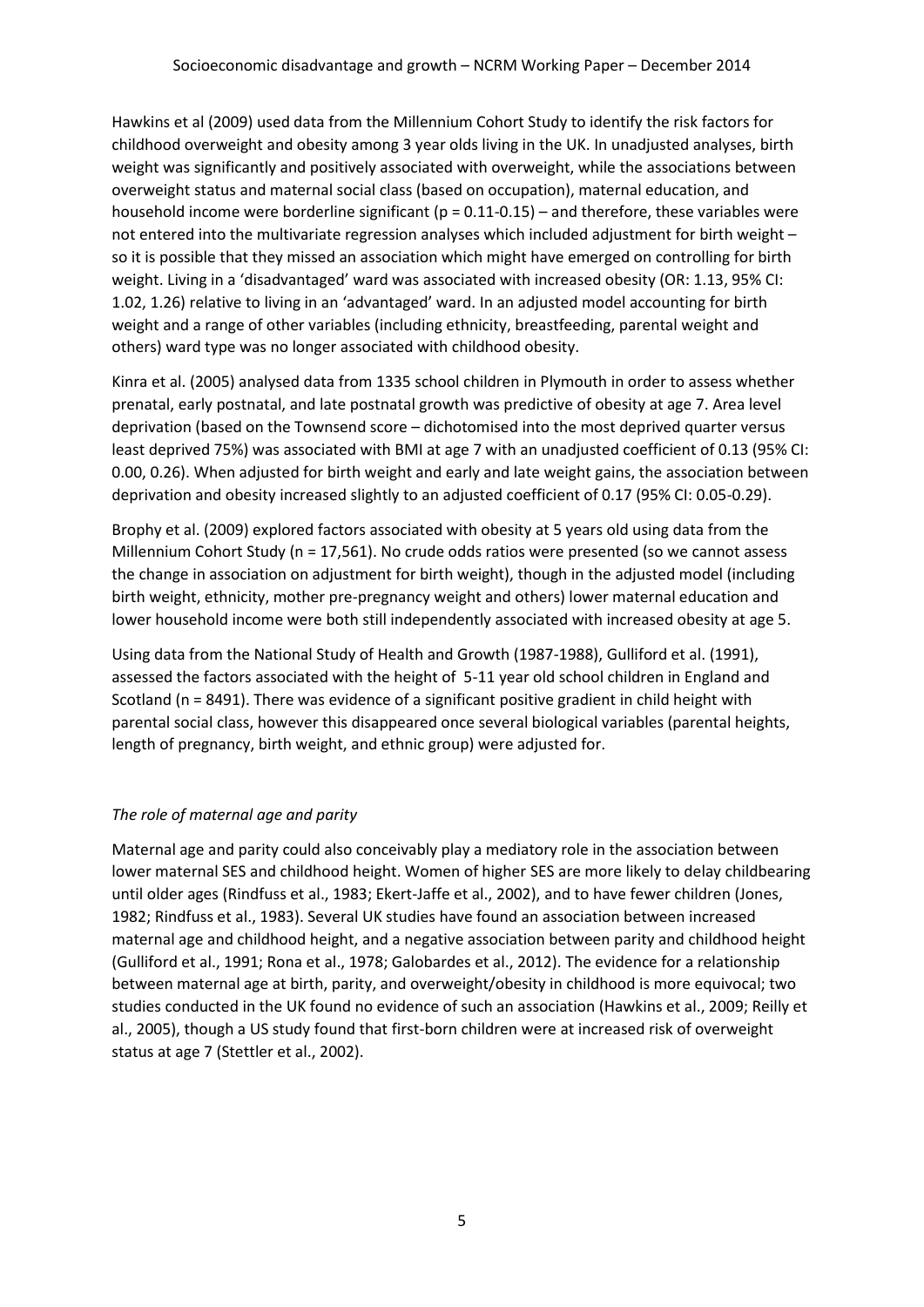#### *Conclusions*

In this paper we reviewed the literature on the relationship between maternal social disadvantage and childhood growth. We focused particularly on the potential mediatory roles played by birth weight, maternal age, and parity, and on studies of UK populations.

There is convincing evidence that adiposity levels are higher and overweight prevalence is greater in children of lower SES. Social inequalities in growth are also reflected in height differences, with lower childhood height associated with lower SES.

Although relatively few studies have specifically examined the mediatory role of birth weight in these associations, lower birth weight has been consistently found to be associated with socioeconomic disadvantage, and greater weight at birth has been shown to be predictive of increased height and BMI, making it a plausible mediator. The only study we located which considered birth weight in isolation found the association between area-level deprivation and severe obesity to strengthen markedly on adjustment for birth weight, suggesting a mediatory role.

Maternal age and parity could also conceivably play a mediatory role in the association between lower SES and childhood growth (particularly height). Women of higher SES are more likely to delay childbearing until older ages and to have fewer children, and associations between increased maternal age and greater childhood height, and between lower parity and greater childhood height, have been observed.

Socioeconomic inequalities in growth remain an important issue in the UK. Whilst a reduction in socioeconomic inequality itself would be one obvious solution to reducing the resultant differences in growth, better elucidation of mediatory pathways could suggest alternative interventions. Further work is required in this area.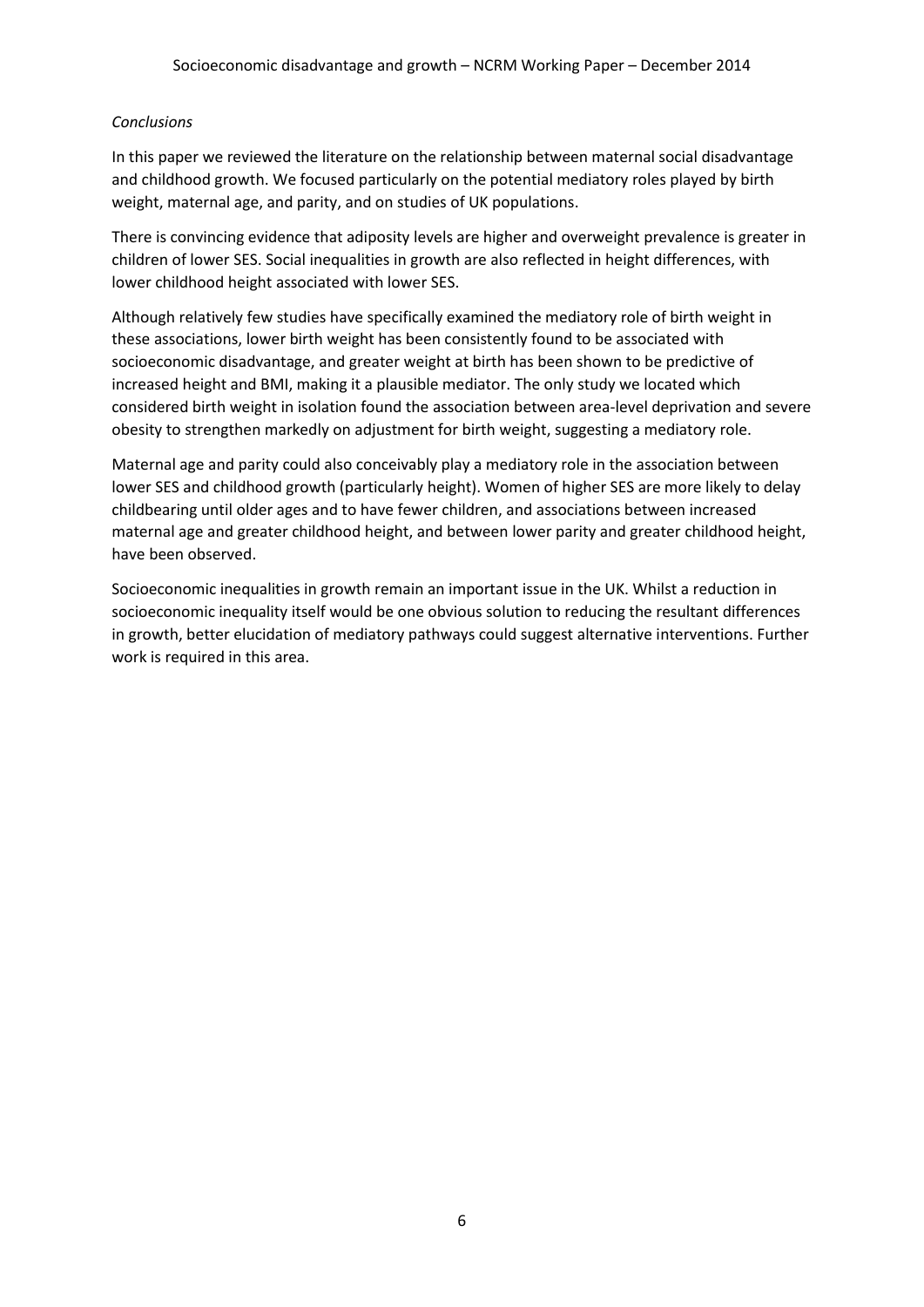#### **References**

Armstrong J, et al. Coexistence of social inequalities in undernutrition and obesity in preschool children: population based cross sectional study. Arch Dis Child. 2003; 88: 671-5.

Baird J, et al. Being big or growing fast: systematic review of size and growth in infancy and later obesity. BMJ. 2005; 331: 929.

Batty GD, et al. Height, wealth, and health: an overview with new data from three longitudinal studies. Econ Hum Biol. 2009; 7: 137-52.

Biro FM and Wien M. Childhood obesity and adult morbidities. The Am J Clin Nutr. 2010; 91: 1499S-1505S.

Brophy S, et al. Risk factors for childhood obesity at age 5: analysis of the millennium cohort study. BMC Public Health. 2009; 9: 467.

Cecil JE, et al. Childhood obesity and socioeconomic status: a novel role for height growth limitation. Int J Obes. 2005; 29: 1199-203.

Conrad D and Capewell S. Associations between deprivation and rates of childhood overweight and obesity in England, 2007–2010: an ecological study. BMJ Open. 2012; 2: e000463.

Ekert-Jaffé O, et al. Fertility, Timing of Births and Socio-economic Status in France and Britain. Population (English Edition). 2002; 57: 475-507.

Emerson E. Overweight and obesity in 3-and 5-year-old children with and without developmental delay. Public Health. 2009; 123: 130-3.

Fairley L. Changing patterns of inequality in birthweight and its determinants: a population‐based study, Scotland 1980–2000. Paediatr Perinat Epidemiol. 2005; 19: 342-51.

Finch BK and Beck AN. Socio-Economic Status and Z-Score Standardized Height-for-Age of US-Born Children (Ages 2–6). Econ Hum Biol. 2011; 9: 272-6.

Galobardes B, et al. Social inequalities in height: persisting differences today depend upon height of the parents. PloS One. 2012; 7: e29118.

Gulliford M, et al. Social environment and height: England and Scotland 1987 and 1988. Arch Dis Child. 1991; 66: 235-40.

Gunnell D, et al. Height, leg length, and cancer risk: a systematic review. Epidemiol Rev. 2001; 23: 313-42.

Gunnell DJ, et al. Childhood obesity and adult cardiovascular mortality: a 57-y follow-up study based on the Boyd Orr cohort. Am J Clin Nutr. 1998; 67: 1111-8.

Hawkins SS, et al. An ecological systems approach to examining risk factors for early childhood overweight: findings from the UK Millennium Cohort Study. J Epidemiol Community Health. 2009; 63: 147-55.

Howe LD, et al. Socioeconomic differences in childhood growth trajectories: at what age do height inequalities emerge? J Epidemiol Community Health. 2012; 66: 143-8.

Jebb SA, et al. Prevalence of overweight and obesity among young people in Great Britain. Public Health Nutr. 2004; 7: 461-5.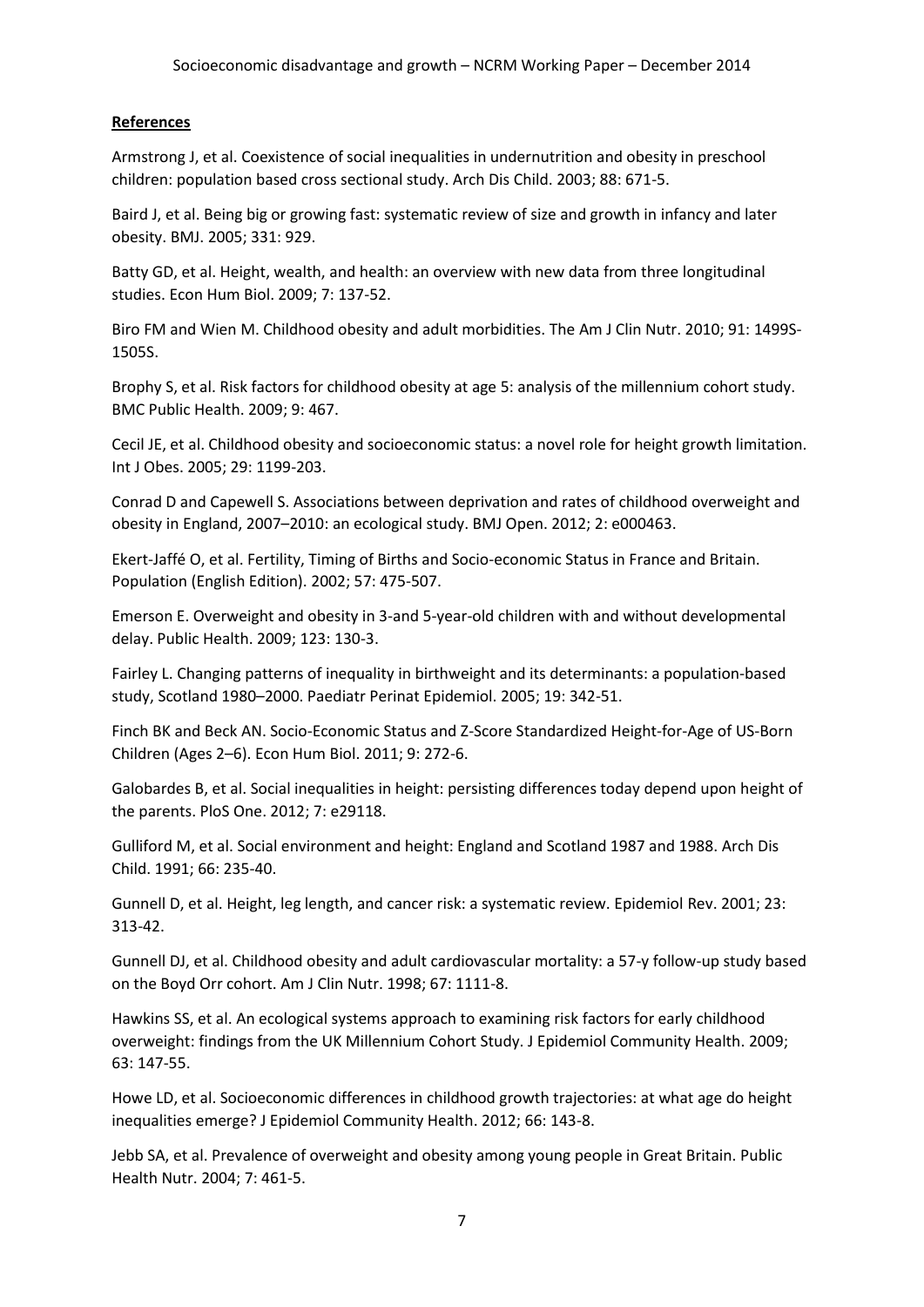Jones EF. Socio-economic differentials in achieved fertility. Voorburg, Netherlands, International Statistical Institute, 1982 Dec. 35 p. (World Fertility Survey Comparative Studies No. 21).

Keating DP and Hertzman C. Developmental health and the wealth of nations: Social, biological, and educational dynamics. Guilford Press. 1999.

Kinra S, et al. Early growth and childhood obesity: a historical cohort study. Arch Dis Child. 2005; 90: 1122-7.

Kinra S, et al. Deprivation and childhood obesity: a cross sectional study of 20,973 children in Plymouth, United Kingdom. J Epidemiol Community Health. 2000; 54: 456-60.

Li J, et al. Editorial: Social determinants of child health and well-being. Health Sociology Review. 2009; 18: 3-11.

Li L, et al. Are inequalities in height narrowing? Comparing effects of social class on height in two generations. Arch Dis Child. 2004; 89: 1018-23

Morrison JA, et al. Metabolic syndrome in childhood predicts adult metabolic syndrome and type 2 diabetes mellitus 25 to 30 years later. J Pediatr. 2008; 152: 201-6.

Ness AR, et al. The social patterning of fat and lean mass in a contemporary cohort of children. Int J Pediatr Obes. 2006; 1: 59-61.

Power C, et al. Measurement and long-term health risks of child and adolescent fatness. Int J Obes Relat Metab Disord. 1997; 21: 507-26.

Reilly JJ, et al. Early life risk factors for obesity in childhood: cohort study. BMJ. 2005; 330: 1357.

Rindfuss RR and St. John C. Social determinants of age at first birth. Journal of Marriage and the Family. 1983: 553-65.

Rona R and Chinn S. Father's unemployment and height of primary school children in Britain. Ann Hum Biol. 1991; 18: 441-8.

Rona RJ, et al. Social factors and height of primary schoolchildren in England and Scotland. J Epidemiol Community Health. 1978; 32: 147-54.

Samani-Radia D and McCarthy H. Comparison of children's body fatness between two contrasting income groups: contribution of height difference. Int J Obes. 2011; 35: 128-33.

Shrewsbury V and Wardle J. Socioeconomic Status and Adiposity in Childhood: A Systematic Review of Cross‐sectional Studies 1990–2005. Obesity. 2008; 16: 275-84.

Simkiss D. Inequalities in children's health in the UK. Paediatrics and Child Health. 2014; 24: 103-9.

Smith SM, et al. Growing up before growing out: secular trends in height, weight and obesity in 5–6 year-old children born between 1970 and 2006. Arch Dis Child. 2013; 98: 269-73.

Stamatakis E, et al. Overweight and obesity trends from 1974 to 2003 in English children: what is the role of socioeconomic factors? Arch Dis Child. 2005; 90: 999-1004.

Stamatakis E, et al. Childhood obesity and overweight prevalence trends in England: evidence for growing socioeconomic disparities. Int J Obes. 2009; 34: 41-7.